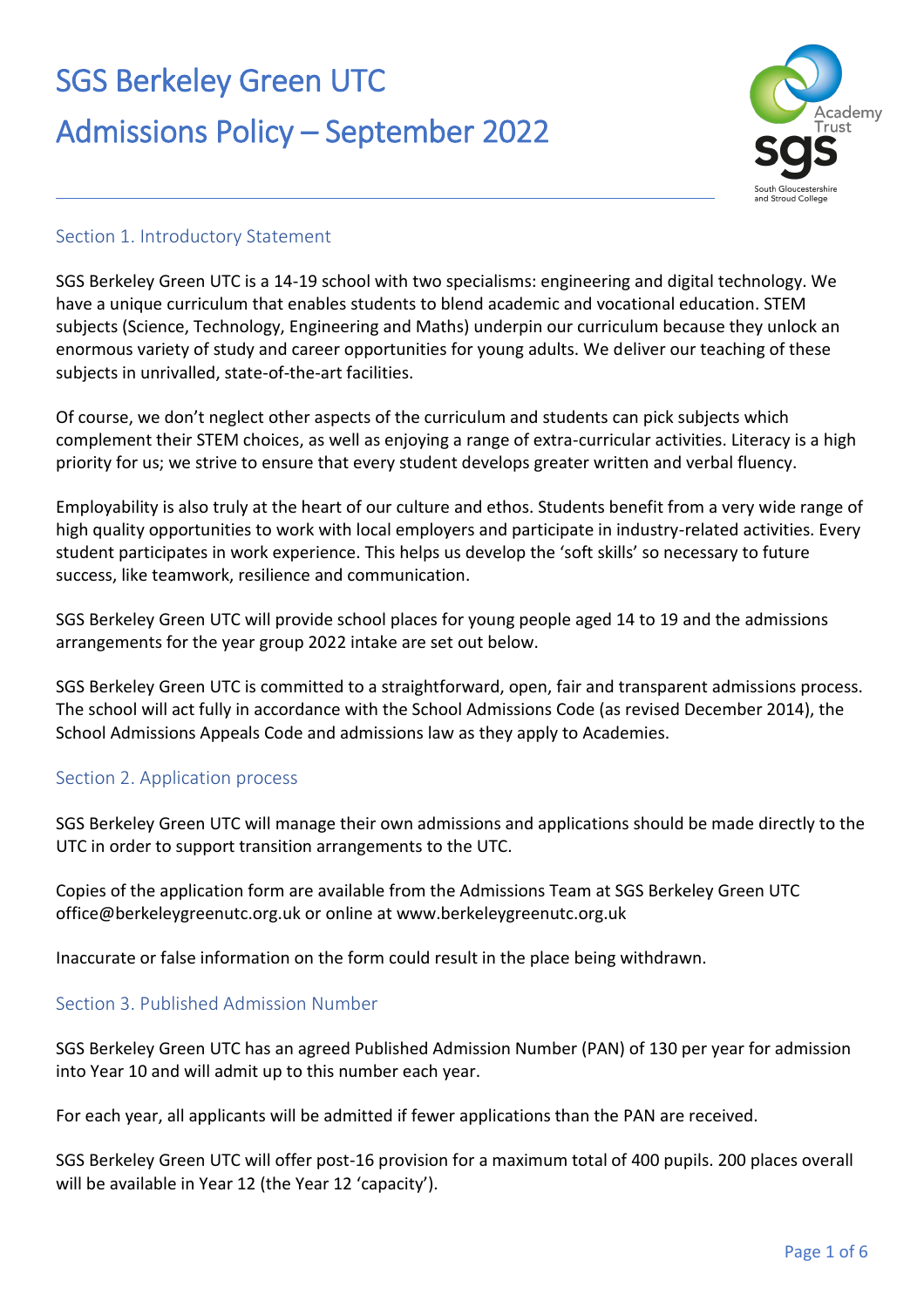### SGS Berkeley Green UTC

### Admissions Policy – September 2022



### Section 4. Special Educational Needs

Children with an Education Health and Care Plan (EHCP) where SGS Berkeley Green UTC is named on the statement will be admitted to SGS Berkeley Green UTC.

#### Section 5. Oversubscription Criteria

Where the school receives more applications than it has places available, the criteria listed below will apply, after the admission of children with a statement of Education Health and Care Plans which names SGS Berkeley Green UTC. The oversubscription criteria will be:

- Looked after children or children who were previously Looked-after. A looked after child is a child who is (a) in the care of a local authority, or (b) being provided with accommodation by a local authority in the exercise of their social services functions (see the definition in Section 22(1) of the Children Act 1989).
- Children who appear to the Admission Authority to have been in state care outside of England but ceased to be so as a result of being adopted only. (A child is regarded as having been in state care outside of England if they were in the care of or were accommodated by public authority, a religious organisation, or any other provider of care whose sole or main purpose is to benefit society.)
- Pupils who are eligible for the pupil premium. Parents/guardians will be required to provide evidence of eligibility and the school may request confirmation from the applicant's home local authority. Children given priority under this criterion fall into the following categories
	- $\circ$  children currently registered as eligible for free school meals and children who have been registered as eligible for free school meals at any point in the last six years; and
	- $\circ$  children whose parent(s) are serving in the regular UK armed forces, to the children of regular armed forces personnel who were serving in the past 3 years, or to children who are in receipt of a pension under the Armed Forces Compensation Scheme and the War Pensions Scheme because their parent(s) died on active service with the UK armed forces.
- A maximum of 60% of the remaining places will be allocated to applicants who reside in the inner catchment area (once the first two criteria have been taken into consideration), which is defined as:
	- o Home address within 15 miles (straight line distance) of SGS Berkeley Green UTC. The distance will be measured in a straight line from the Ordnance Survey Point of the child's home address (including flats) to the Ordnance Survey address point or other named point of the school, using a computerised measuring system, with those living near closest receiving the higher priority.
- Any other child living outside the catchment area(s)
- Places will be allocated randomly supervised by someone independent from the school

Please note that home address is the address where the learner is resident for the majority of the week, Sunday to Saturday. If a child spends equal time at more than one address, the address used will be that which is registered with their doctor. Also we do not prioritise siblings of former or existing students at the UTC.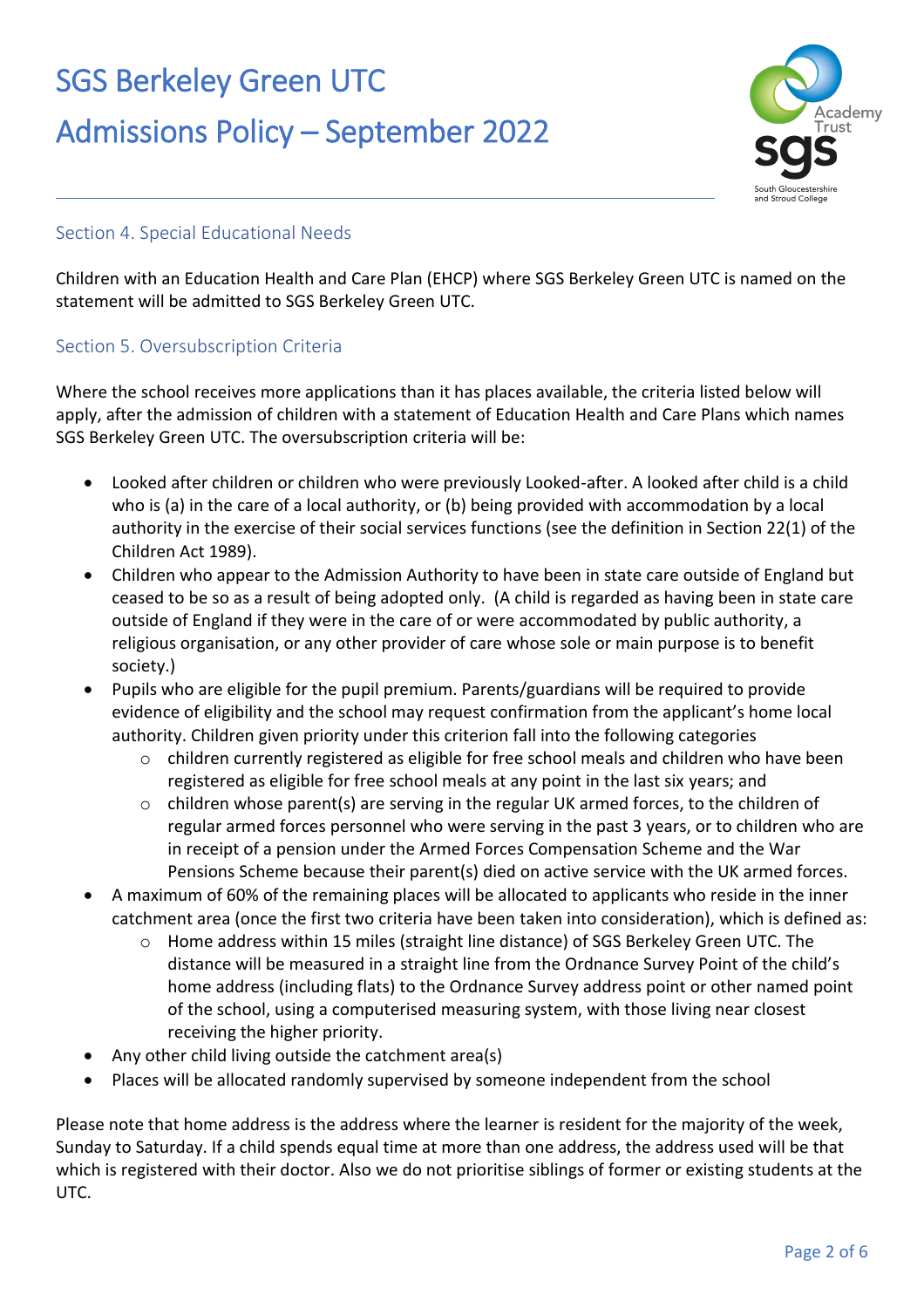# SGS Berkeley Green UTC



### Admissions Policy – September 2022

In the case of flats or multiple occupancy houses measurement will be taken from the main entrance of the building. If this results in a tie, places will be allocated randomly by a process overseen by someone independent of the school.

### Section 6. Applications for post-16 provision

There are a variety of post-16 courses on offer each with different entry requirements. Full details of these will be published annually in the post-16 prospectus and applicants should contact the school for further information.

To be eligible for entry into Year 12 both internal and external pupils will be expected to have met the minimum academic entry requirements for the post-16 course and its level of qualification. These are:

For level 3 courses the minimum entry requirement is 5 GCSEs (or equivalent) at grade 4 or above. However, in addition to the post-16 minimum entry requirements, pupils will also need to satisfy minimum entrance requirements to the courses for which they are applying.

If either pupils progressing from Year 11 or external applicants fail to meet the minimum course requirements they will be given the option of pursuing alternative courses at our partner SGS College for which they do meet the minimum academic requirements, providing these courses are not already full and oversubscribed.

Course requirements are published annually on the school's website.

SGS Berkeley Green UTC will admit any pupils with an Education Health and Care Plan whose statement names SGS Berkeley Green UTC and who meet the minimum entry requirements.

When Year 12 is undersubscribed all applicants meeting the minimum academic entry requirements for the courses for which they are applying will be admitted.

When there are more external applicants that satisfy any academic entry requirements than the Published Admission Number, priority will be given in the following order:

- Looked after children or children who were previously looked-after. A looked after child is a child who is (a) in the care of a local authority, or (b) being provided with accommodation by a local authority in the exercise of their social services functions (see the definition in Section 22(1) of the Children Act 1989).
- Pupils who are eligible for the pupil premium. Parents/guardians will be required to provide evidence of eligibility and the school may request confirmation from the applicant's home local authority. Children given priority under this criterion fall into the following categories
	- $\circ$  children currently registered as eligible for free school meals and children who have been registered as eligible for free school meals at any point in the last six years; and
	- $\circ$  children whose parent(s) are serving in the regular UK armed forces, to the children of regular armed forces personnel who were serving in the past 3 years, or to children who are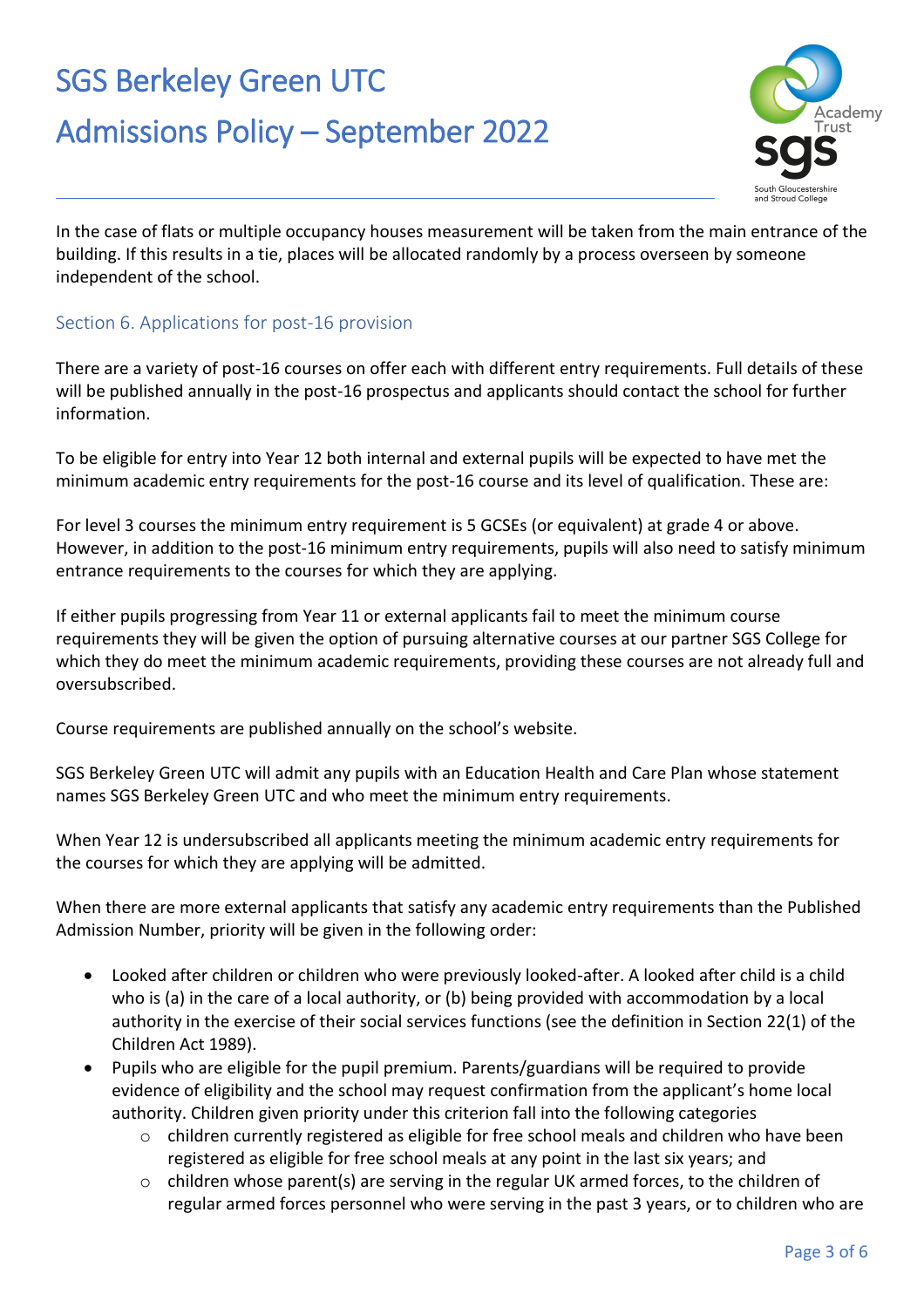### SGS Berkeley Green UTC

### Admissions Policy – September 2022



in receipt of a pension under the Armed Forces Compensation Scheme and the War Pensions Scheme because their parent(s) died on active service with the UK armed forces.

- Pupils who are progressing from Key Stage 4 at the UTC
- A maximum of 60% of the places will be allocated to applicants who reside in the inner catchment area (once the first two criteria have been taken into consideration), which is defined as:
	- o Home address within 15 miles (straight line distance) of SGS Berkeley Green UTC. The distance will be measured in a straight line from the Ordnance Survey Point of the child's home address (including flats) to the Ordnance Survey address point or other named point of the school, using a computerised measuring system, with those living near closest receiving the higher priority
- Any other child living outside the catchment area(s)
- Places will be allocated randomly supervised by someone independent from the school

Please note that home address is the address where the learner is resident for the majority of the week, Sunday to Saturday. If a child spends equal time at more than one address, the address used will be that which is registered with their doctor. Also we do not prioritise siblings of former or existing students at the UTC.

In the case of flats or multiple occupancy houses measurement will be taken from the main entrance of the building. If this results in a tie, places will be allocated randomly by a process overseen by someone independent of the school.

### Section 7. Tie break

In the event of two or more applications that cannot otherwise be separated, the school will use distance to SGS Berkeley Green UTC as a tie-break. The distance will be measured in a straight line from the Ordnance Survey Point of the child's home address (including flats) to the Ordnance Survey address point or other named point of the school, using a computerised measuring system, with those living near closest receiving the higher priority

### Section 8. Offers of places

All applications received after the deadline will be considered late applications. Late applicants will be considered after those received on time. If, following consideration of all applicants, the school is oversubscribed, parents may request that their child is placed on the school's waiting list.

#### Section 9. Waiting Lists

If the school is oversubscribed, names of all unsuccessful applicants will be placed on a waiting list. The list will be kept until the end of the first term and will operate in accordance with the oversubscription criteria defined above. Whenever a new applicant is added to or removed from the waiting list, the list will be reordered in accordance with the oversubscription criteria.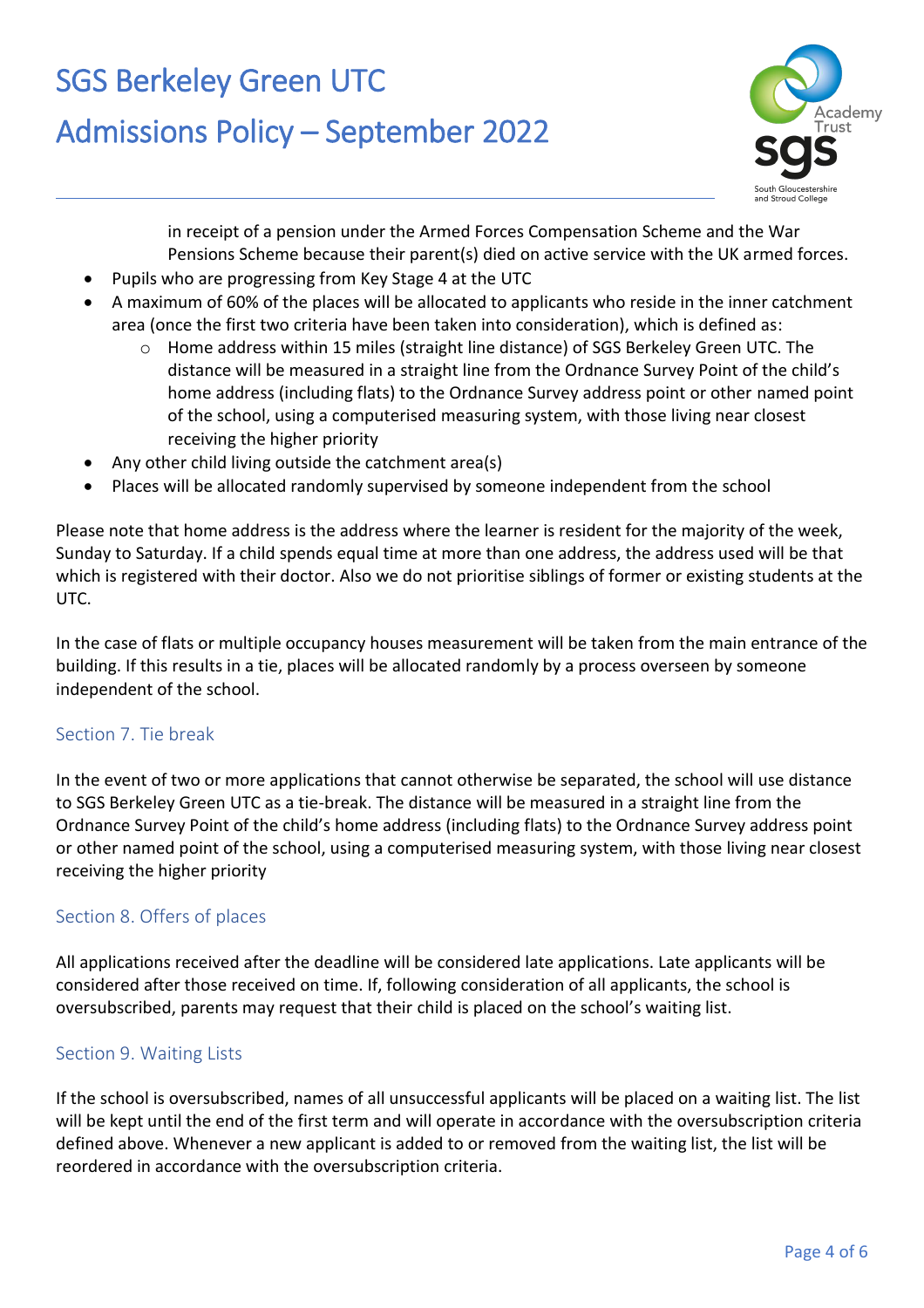# SGS Berkeley Green UTC Admissions Policy – September 2022



### Section 10. Appeals

Parents who are dissatisfied with the school's decision not to admit their child(ren) may appeal to an Independent Appeals Panel against that decision. The determination of the panel will be made in accordance with the School Admission Appeals and will be binding on all parties.

Appeals should be made, in writing, to the Clerk of the Independent Appeals Panel SGS Berkeley Green UTC (co. SGS College, Stratford Rd, Stroud, GL5 4AH) within 20 school days from the date of notification that the application was unsuccessful.

### Section 11. Admission of children outside their normal age group

Parents may request that their child is admitted to a year group outside their normal age range, for instance where the child is gifted or talented or where a child has suffered from particular social or medical issues impacting his or her schooling. All such requests will be considered on their merits and either agreed or refused, on that basis. If a request is refused, the child will still be considered for admission to their normal age group. The process for requesting such an admission is as follows:

With the application, parents should request that the child is admitted to another year group (state which one), and the reasons for that request.

Parents will submit any evidence in support of their case with the application, for instance from a medical practitioner, headteacher etc. Some of the evidence a parent might submit could include:

- Information about the child's academic, social and emotional development
- Where relevant, their medical history and the views of a medical professional
- Whether they have previously been educated out of their normal age group
- Whether they may naturally have fallen into a lower age group if it were not for being born prematurely

The school will consider each case on its merits, taking into account the individual circumstances of the request and the child's best interests. We will also ensure the parent is aware of whether the request for admission out of age group has been agreed before final offers are made, and the reason for any refusal.

Requests for admission out of the normal year group will be considered alongside other applications made at the same time.